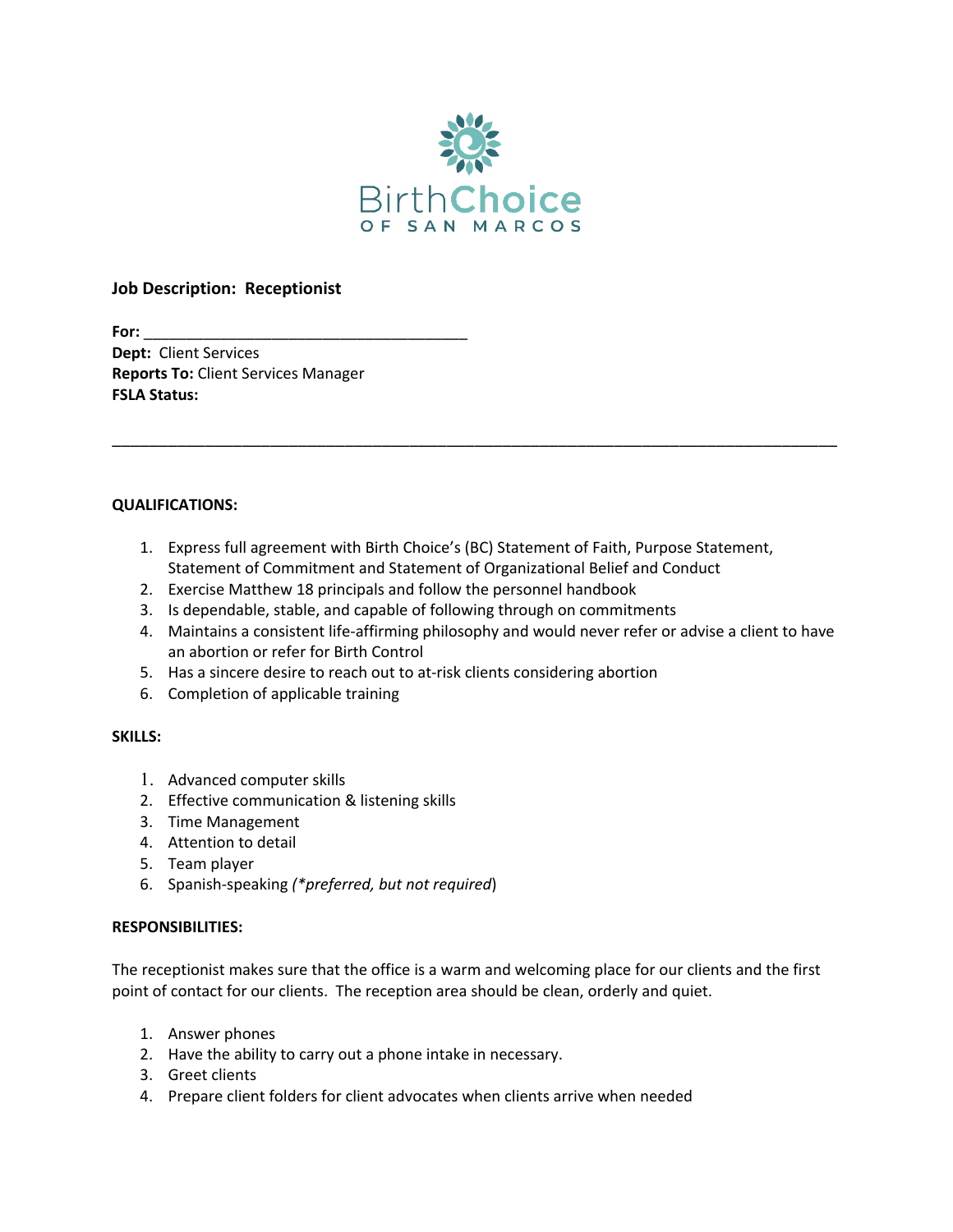- 5. Carry out all opening & closing procedures
- 6. Maintain client confidentiality and a professional quiet while on shift
- 7. Attend in-service meetings, increasing knowledge of client support and services offered

**\_\_\_\_\_\_\_\_\_\_\_\_\_\_\_\_\_\_\_\_\_\_\_\_\_\_\_\_\_\_ \_\_\_\_\_\_\_\_\_\_\_\_\_\_\_\_\_\_\_\_\_\_\_\_\_\_\_\_\_\_\_\_\_\_ \_\_\_\_\_\_\_\_\_\_\_\_\_\_\_\_\_**

- 8. Maintain a reliable, professional and consistent manner of operation
- 9. Take all messages and email person with the information so they can follow-up

Printed Name **Signature Constants Signature Date**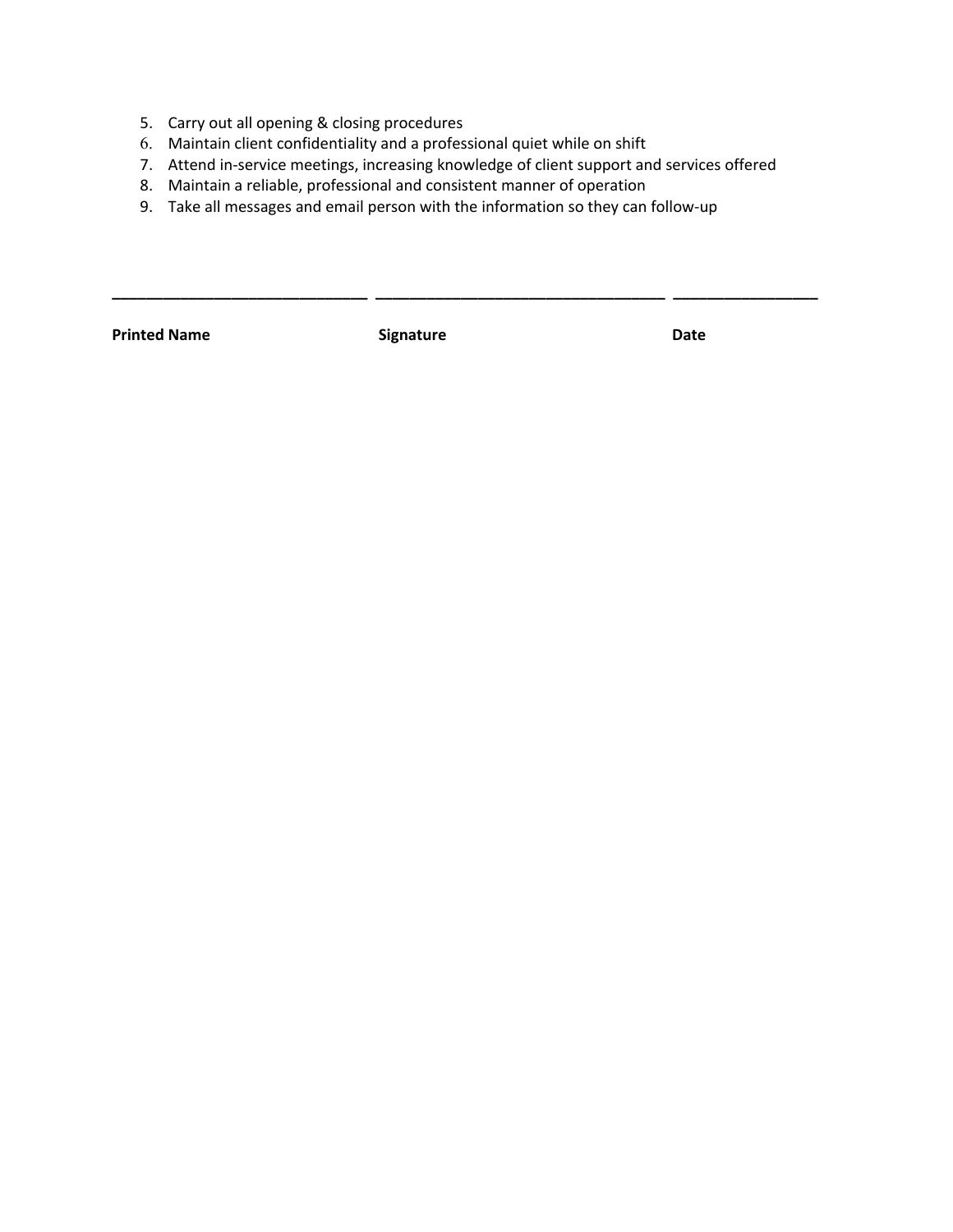

## **Job Description: Client Advocate**

**For:** \_\_\_\_\_\_\_\_\_\_\_\_\_\_\_\_\_\_\_\_\_\_\_\_\_\_\_\_\_\_\_\_\_\_\_\_\_\_ **Dept:** Client Services **Reports To:** Client Services Manager **FSLA Status:** 

#### **QUALIFICATIONS:**

1. Express full agreement with Birth Choice's (BC) Statement of Faith, Purpose Statement and Statement of Commitment

\_\_\_\_\_\_\_\_\_\_\_\_\_\_\_\_\_\_\_\_\_\_\_\_\_\_\_\_\_\_\_\_\_\_\_\_\_\_\_\_\_\_\_\_\_\_\_\_\_\_\_\_\_\_\_\_\_\_\_\_\_\_\_\_\_\_\_\_\_\_\_\_\_\_\_\_\_\_

- 2. Exercise Matthew 18 principals and follow the personnel handbook
- 3. Is dependable, stable, and capable of following through on commitments
- 4. Maintains a consistent life-affirming philosophy and would never refer or advise a client to have an abortion or refer for Birth Control
- 5. Has a sincere desire to reach out to at-risk clients considering abortion
- 6. Completion of Birth Choice training, which includes video observation, classroom instruction, assigned reading, shadowing with trained volunteers and periodic evaluations with Client Service Manager

#### **SKILLS:**

- 1. Basic use of technology
- 2. Effective communication & listening skills
- 3. Time management
- 4. Attention to detail
- 5. Team player
- 6. Spanish-speaking *(\*preferred, but not required*)

### **RESPONSIBILITIES:**

The Client Advocate is responsible for the education, emotional support, and assistance of clients

- 1. Greet clients and complete intake forms relevant to client needs. Provide emotional support in a pleasant and non-judgmental tone. Maintain a pleasant and courteous voice with clients, offering assistance, especially to abortion-vulnerable clients.
- 2. Oversee pregnancy self-testing when applicable
- 3. Observation of ultrasound and client support
- 4. Be familiar with all community resources & referral files and be able to efficiently give information to clients. Provide education and referrals related to adoption, after abortion care, social services, and other areas of need.
- 5. Provide education and guidance in the areas of abstinence, contraception, and STDs, as well as in the areas of fetal development and abortion.
- 6. Provide clients with opportunity to be in the Earn While You Learn program when applicable.
- 7. Provide clients with needed material goods.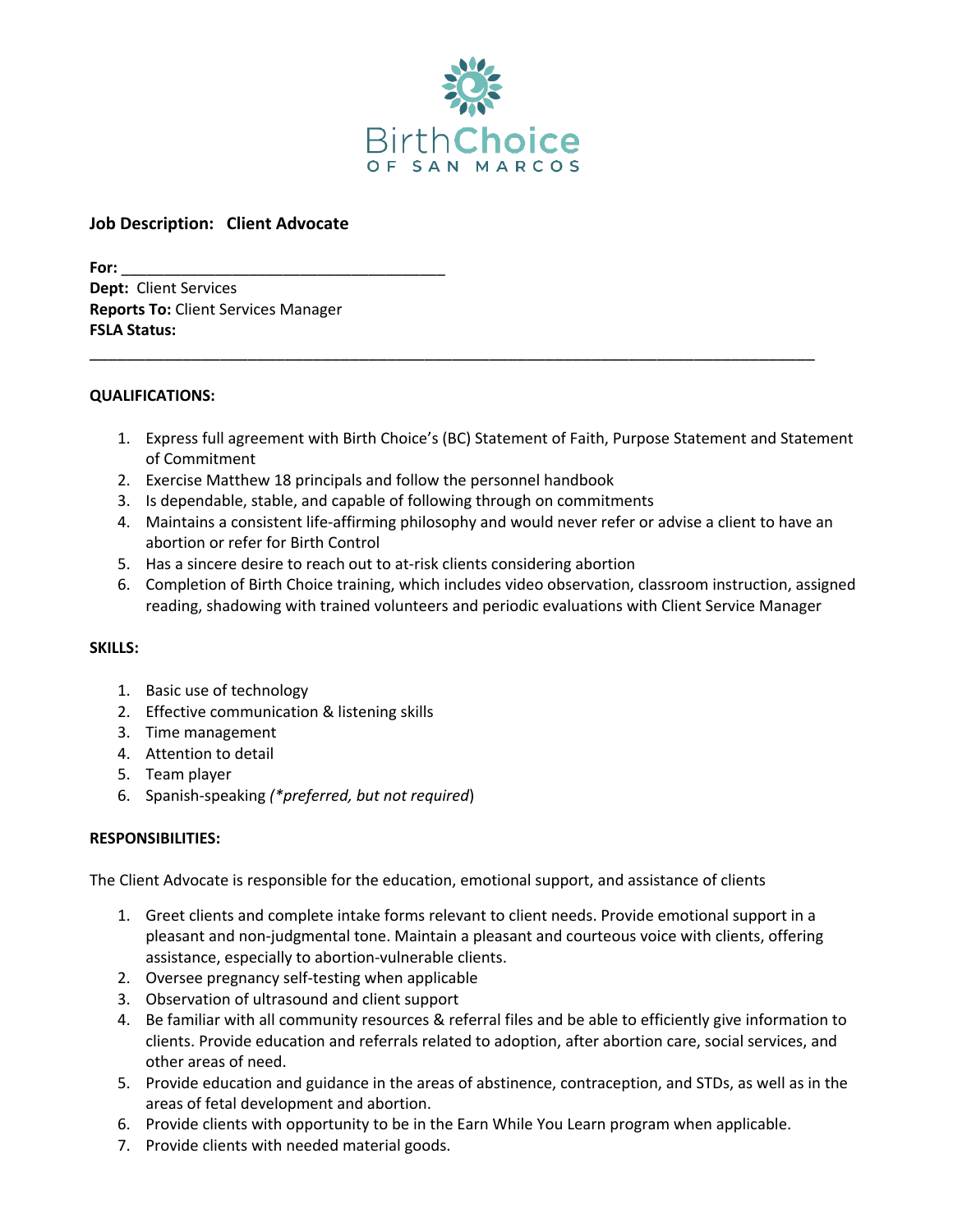8. Pray with clients and discuss their spiritual relationships, encouraging them to seek an active relationship with Jesus Christ and get involved with a church when appropriate.

# 9. Office Responsibilities

- Complete intake sheets, and other forms in client files from start to finish with each client.
- Maintain correspondence with your clients as they are willing and make note of all correspondence and all correspondence attempts in Cool Focus.
- Maintain client confidentiality and a professional quiet while on shift.
- Assist with closing of office at end of day, including cleaning up, turning off lights, locking doors, and taking out all trash.
- Attend the in-service meetings, increasing knowledge of client support and services offered.
- Complete assigned reading of brochures, policies and procedures and attend webinars and any additional educational opportunities as directed by Client Service Manager.
- Complete other duties as assigned by staff.

**Printed Name Community Community Community Community Community Community Community Community Community Community** 

**\_\_\_\_\_\_\_\_\_\_\_\_\_\_\_\_\_\_\_\_\_\_\_\_\_\_\_\_\_\_\_\_\_\_\_\_\_ \_\_\_\_\_\_\_\_\_\_\_\_\_\_\_\_\_\_\_\_\_\_\_\_\_\_\_\_\_\_\_\_\_\_ \_\_\_\_\_\_\_\_\_\_\_\_**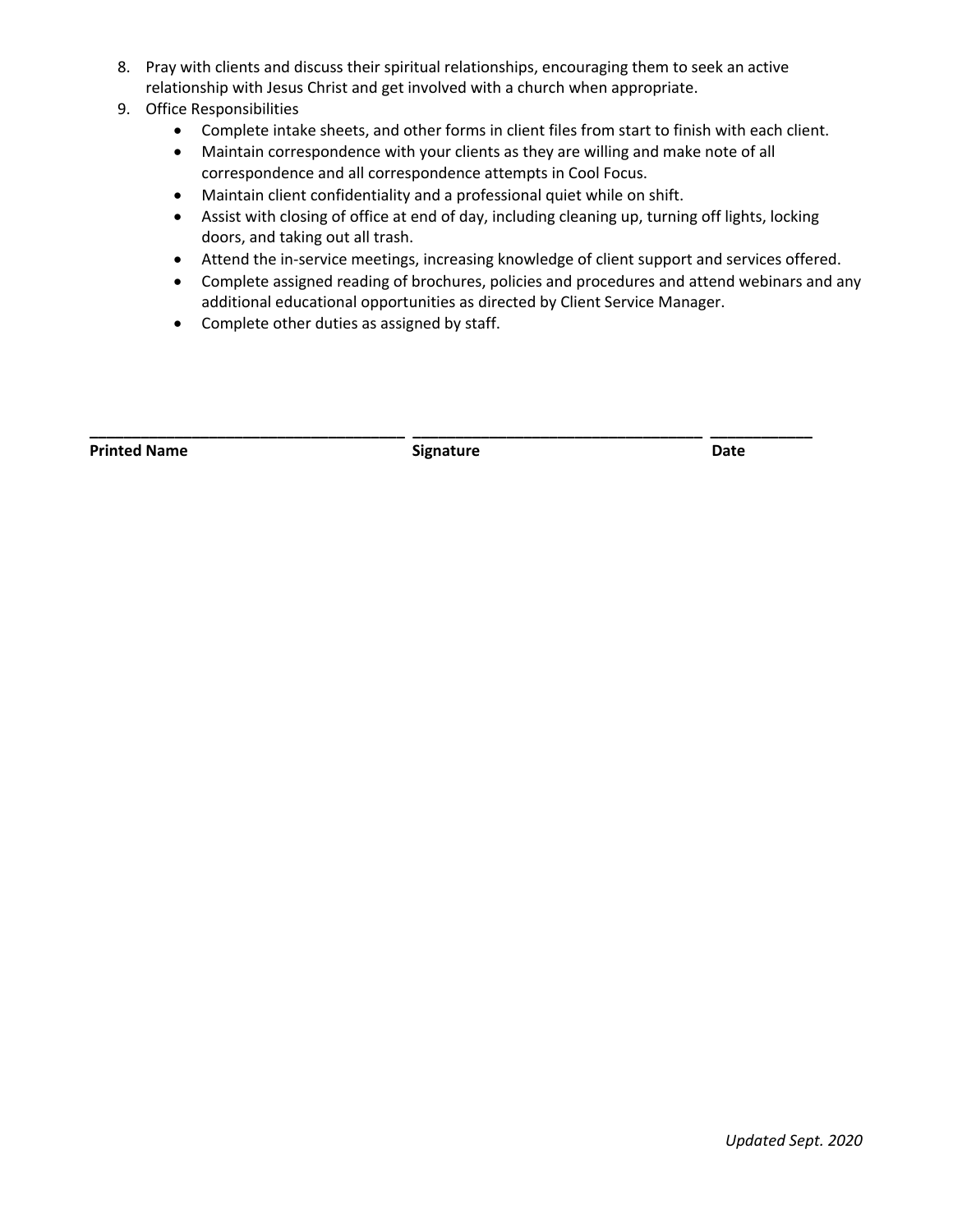

# **Job Description: Medical Team Member**

**For:** \_\_\_\_\_\_\_\_\_\_\_\_\_\_\_\_\_\_\_\_\_\_\_\_\_\_\_\_\_\_\_\_\_\_\_\_\_\_ **Job Title:** Medical Team Member **Dept:** Medical **Reports To:** Director of Medical Services **FSLA Status:** 

### **QUALIFICATIONS:**

1. Express full agreement with Birth Choice Mission and Vision Statement, Statement of Faith, Code of Christian Conduct and Statement of Commitment.

\_\_\_\_\_\_\_\_\_\_\_\_\_\_\_\_\_\_\_\_\_\_\_\_\_\_\_\_\_\_\_\_\_\_\_\_\_\_\_\_\_\_\_\_\_\_\_\_\_\_\_\_\_\_\_\_\_\_\_\_\_\_\_\_\_\_\_\_\_\_\_\_\_\_\_\_\_\_

- 2. Follows Personnel Handbook Conflict Resolution using Matthew 18 principles.
- 3. Is dependable, stable, and capable of following through on commitments.
- 4. Has a sincere desire to reach out to at-risk patients considering abortion.
- 5. Maintains a consistent life-affirming philosophy and would never refer or advise a client to have an abortion or refer for Birth Control.
- 6. Is licensed/registered and in good standing in the state of California as an RN or an RDMS (credentialed in OB/GYN specialty or approved skills assessment by RDMS approved instructor.)
- 7. Is current in certification for Basic Life Support (BLS).
- 8. Possesses physical stamina required for standing for long periods of time, good eyesight or corrected vision to view images in dimmed light.
- 9. Shall have a health examination within 6 months prior to or within 15 days after commencing work and at least annually thereafter by a person lawfully authorized to perform such examinations.
- 10. Completes didactic course in addition to hands-on ultrasound skills training as required or needed for limited OB Ultrasounds.

### **SKILLS:**

- 1. Good hand-eye coordination
- 2. Strong technical skills (working with computers, typing)
- 3. Spatial ability
- 4. Detail orientation
- 5. Critical thinking skills
- 6. Team player
- 7. Time management skills
- 8. Spanish-speaking *(\*preferred but not required)*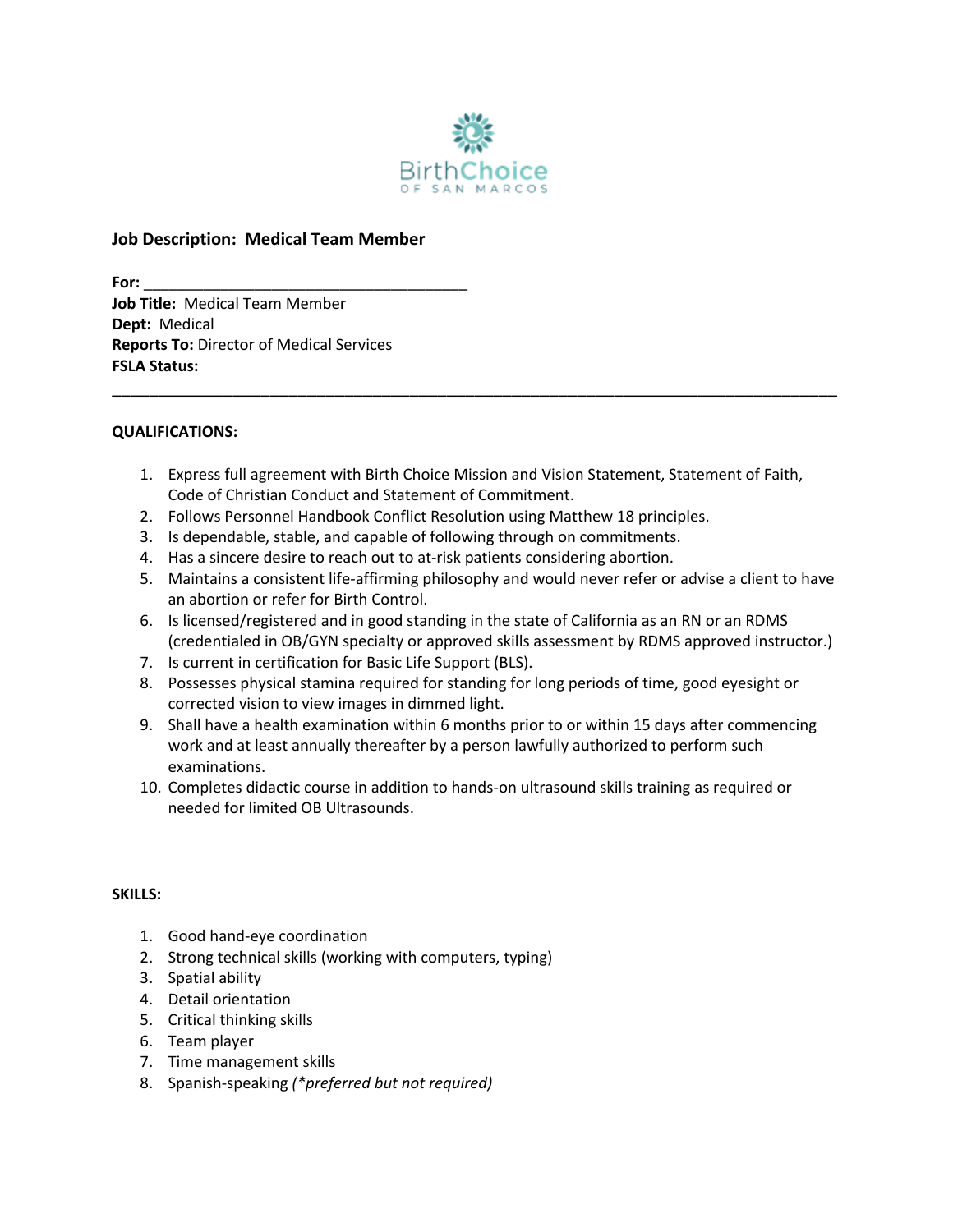#### **RESPONSIBILITIES:**

As part of the Birth Choice of San Marcos team which provides support and care to the clients, the Medical Team Member maintains professional standards of care in conformity with the Hippocratic Oath. The Medical Team Member works in conjunction with other Birth Choice clinic personnel to assure that clients are receiving the best medical, nursing, and psychosocial care possible. As a member of Birth Choice personnel, it is expected that the Medical Team Member attends 3 of the 4 scheduled quarterly in-service meetings.

- 1. Ensures that the client feels welcome upon her arrival for the medical examination.
- 2. Performs history and physical examinations such as ultrasound, vital signs, pregnancy tests, etc.
- 3. Reinforces the humanity of the unborn child with the client.
- 4. Provides client education according to Birth Choice of San Marcos Policies and Procedures including spiritual education and wellbeing.
- 5. Respects confidentiality and privacy per HIPAA.
- 6. Ensures that OSHA guidelines are followed.
- 7. Completes necessary client documentation in a timely manner.
- 8. Actively pursues opportunities for professional development through continued education and training.

**Printed Name Community Community Community Community Community Community Community Community Community Community** 

**\_\_\_\_\_\_\_\_\_\_\_\_\_\_\_\_\_\_\_\_\_\_\_\_\_\_\_\_\_\_\_\_\_\_\_\_\_ \_\_\_\_\_\_\_\_\_\_\_\_\_\_\_\_\_\_\_\_\_\_\_\_\_\_\_\_\_\_\_\_\_\_ \_\_\_\_\_\_\_\_\_\_\_\_**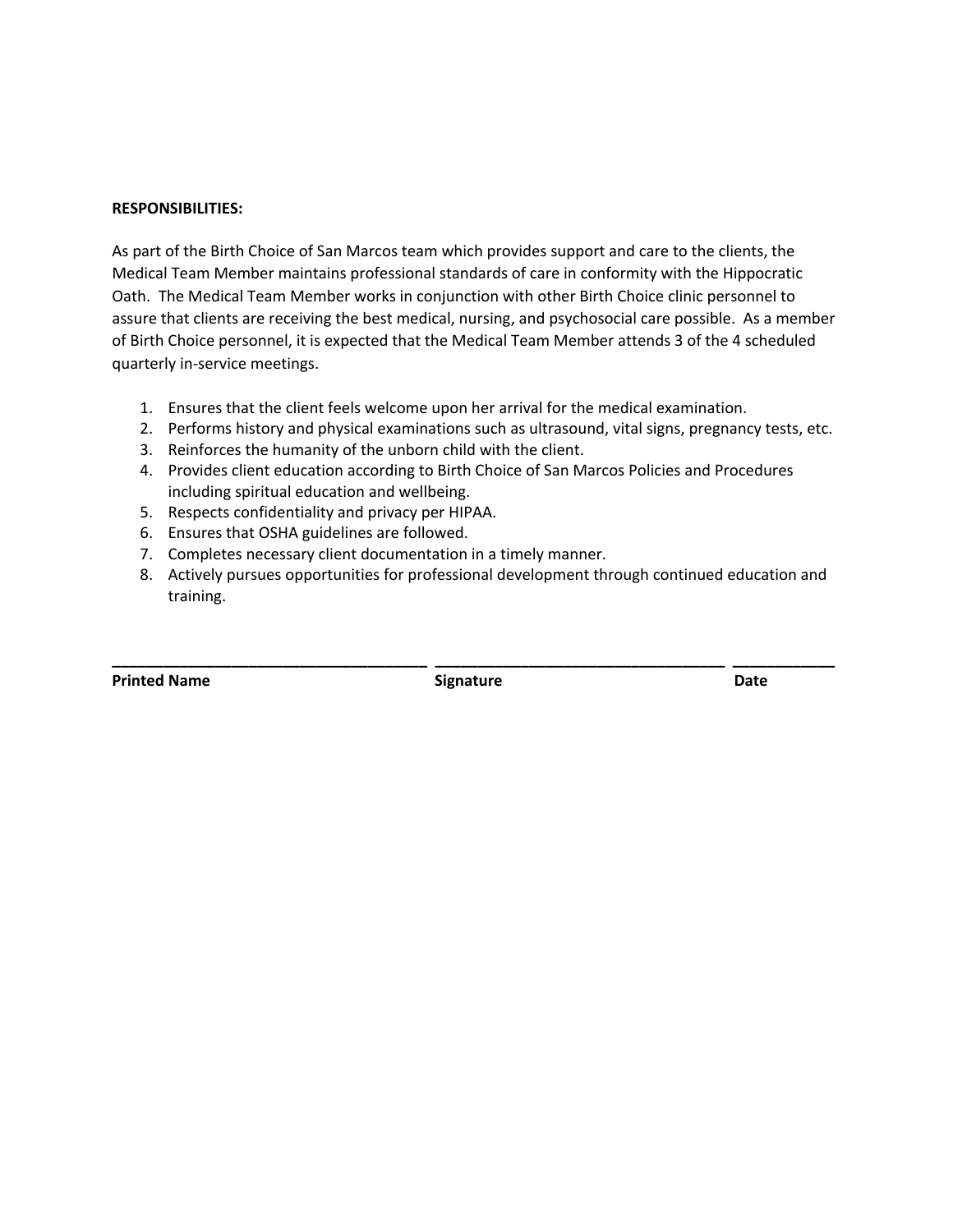

**Job Description: Baby Bottle Assistant For:**  $\overline{a}$ **Dept:** Baby Bottle Coordinator **Reports To:** President/CEO **FSLA Status:** 

### **QUALIFICATIONS:**

1. Express full agreement with Birth Choice's (BC) Statement of Faith, Purpose Statement and Statement of Commitment.

\_\_\_\_\_\_\_\_\_\_\_\_\_\_\_\_\_\_\_\_\_\_\_\_\_\_\_\_\_\_\_\_\_\_\_\_\_\_\_\_\_\_\_\_\_\_\_\_\_\_\_\_\_\_\_\_\_\_\_\_\_\_\_\_\_\_\_\_\_\_\_\_\_\_\_\_\_\_

- 2. Exercise Matthew 18 principals and follow the personnel handbook.
- 3. Is dependable, stable, and capable of following through on commitments.

## **SKILLS:**

- 1. Basic use of technology (Excel, Box)
- 2. Effective communication & listening skills
- 3. Time management
- 4. Attention to detail
- 5. Team player
- 6. Spanish-speaking *(\*preferred, but not required*)

### **RESPONSIBILITIES:**

The baby bottle assistant is responsible working under the direction of the Baby Bottle Coordinator for all Baby Bottle fundraisers throughout the year.

- 1. Working under the direction of the Baby Bottle Coordinator.
- 2. Understanding and following through on document "Office Procedures for BBD" for specific instructions on timing and contacts needed
- 3. Complete baby bottle drive checklist when a Church has confirmed date for baby bottle drive as needed.
- 4. Interfacing with contact person prior to set up as needed.